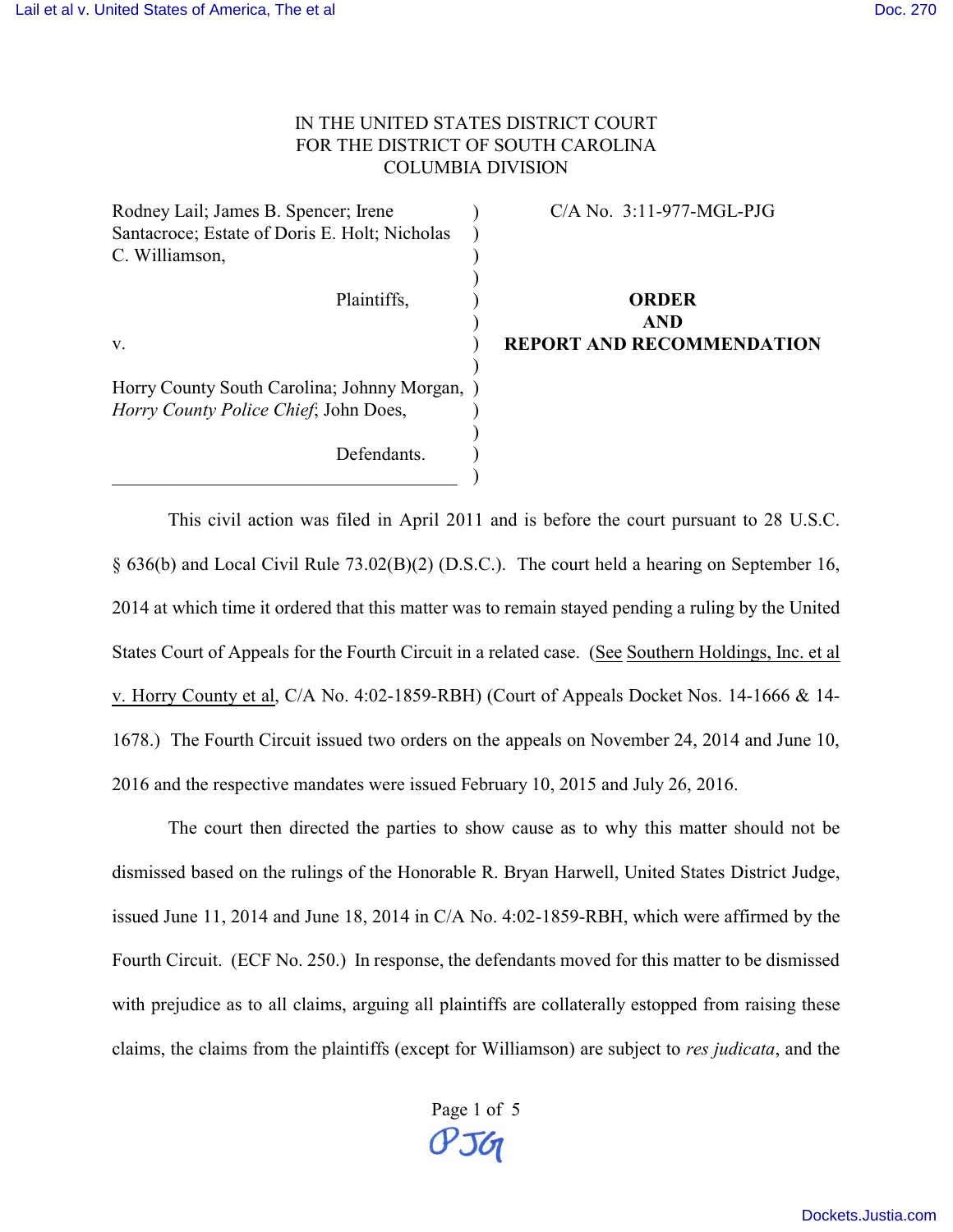claims are barred by the statute of limitations.<sup>1</sup> The plaintiffs filed separate responses that include the following arguments: (1) the stay in this matter should continue (a) because they would be seeking an extension of time to file a petition for writ of certiorari with the United States Supreme Court with regard to the rulings by the Fourth Circuit and (b) to allow them time to present additional evidence to Judge Harwell in  $C/A$  No. 4:02-1859-RBH;<sup>2</sup> (2) they will be asking the court to reopen discovery; and (3) they do not have to respond to the merits of dismissing this matter because, allegedly, they were not given notice that the purpose of this response would be for anything other than a status report.<sup>3</sup> (See ECF Nos. 253-54, 258, 266, 267, 268.) The defendants replied. (See ECF Nos. 263, 269.)

As an initial matter, the court hereby orders that the stay be lifted in this matter. Although it appears that the United States Supreme Court granted an extension of time to file a petition for a writ of certiorari until December 15, 2016, a petition was never filed. Moreover, no further motions are pending before Judge Harwell in the related matter, C/A No. 4:02-1859-RBH. Therefore, there is no reason to delay this matter any further. Additionally, the court observes that none of the plaintiffs' alleged "new evidence" appears to have anything to do with any claims against the remaining defendants in this case (Horry County, South Carolina and Johnny Morgan, Horry County Police Chief).

<sup>&</sup>lt;sup>1</sup> Alternatively, the defendants argued that the Complaint should be dismissed for failure to comply with Rule 8 of the Federal Rules of Civil Procedure.

 $2^2$  The plaintiffs indicated that they would be filing another motion before Judge Harwell to consider this evidence; however, to date (which is almost a year later), that has not occurred.

<sup>&</sup>lt;sup>3</sup> The court notes that in addition to the defendants' arguments seeking dismissal of this matter, the court's orders specifically required the parties to show cause why this matter should not be dismissed in light of the rulings in the related matter.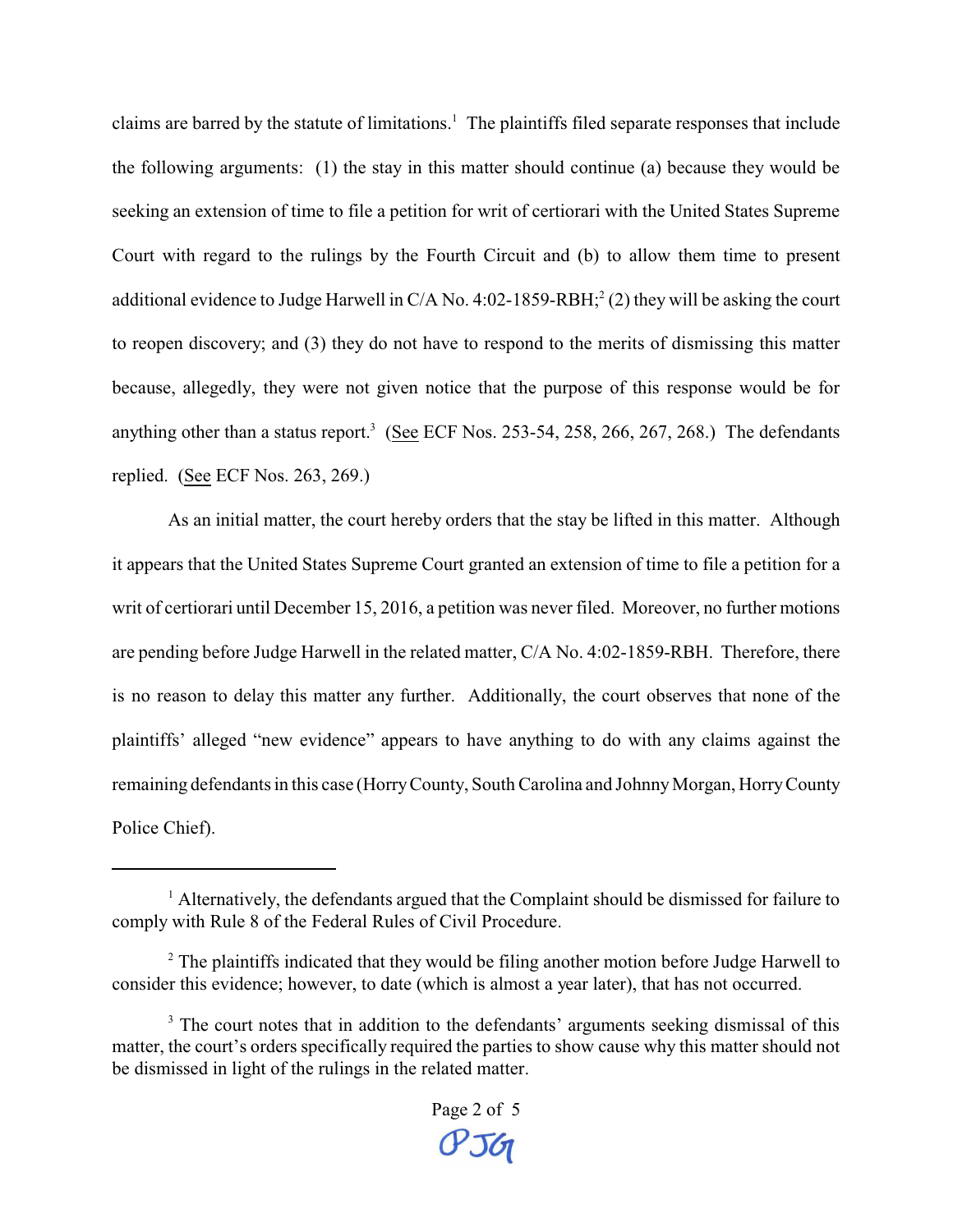The court has carefully reviewed the voluminous filings in this matter and in the related civil action and finds that the plaintiffs in this matter are collaterally etoppped from continuing to repeatedly rehash these claims for all the reasons succinctly stated by the defendants. (ECF No. 252.) Moreover, with regard to all the plaintiffs except for Williamson, *res judicata* would apply. As noted by the defendants, in addressing the most recently filed motions to vacate, rescind settlement, impose sanctions, and motion for inherent power order in C/A No. 4:02-1859-RBH (in which Horry County and Horry County Police Department were defendants), Judge Harwell noted the following at the end of his order:

Plaintiffs continue to ignore that their own counsel signed and submitted a consent order referring the tapes to the FBI, yet question Noel Herold's involvement. They continue to ignore that a settlement was not forced upon or imposed by this Court; rather, a settlement was announced in open court by their legal representatives and attorneys of record. This announced settlement was relied upon by this Court, and a duly selected jury to which taxpayers paid close to \$12,000 to bring in a panel, which was released in reliance on the announced settlement. They continue to ignore that the Court cannot allow manipulation of its time and substantial juror costs as noted in prior orders. They continue to ignore that the Court was not required to hold a hearing on a settlement that was announced in open court by their lawyers and legal representatives in this case, and argue that they did not authorize their attorneys to agree to any settlement and that they did not sign a written authorization for their attorneys. They continue to ignore as mentioned in prior orders that it is not the Court's function to deal with disputes and miscommunications or disagreements between plaintiffs and their own lawyers, and that this court's function is to deal with disputes between the litigants, as a neutral and impartial judge, and not to act as a coordinator or associate counsel for Plaintiffs. They continue to ignore that the Court fully addressed and rejected their grounds of fraud, etc. for vacating the judgment and recusal and those orders were upheld on appeal. They continue to ignore this court's *sua sponte* raising of issues and ruling in their favor on many matters, yet they accuse this Court of being a part of some vast conspiracy along with numerous other individuals named in this or other lawsuits, as well as now apparently Senator Graham's office. Enough is enough. Any future filings by Plaintiffs or their counsel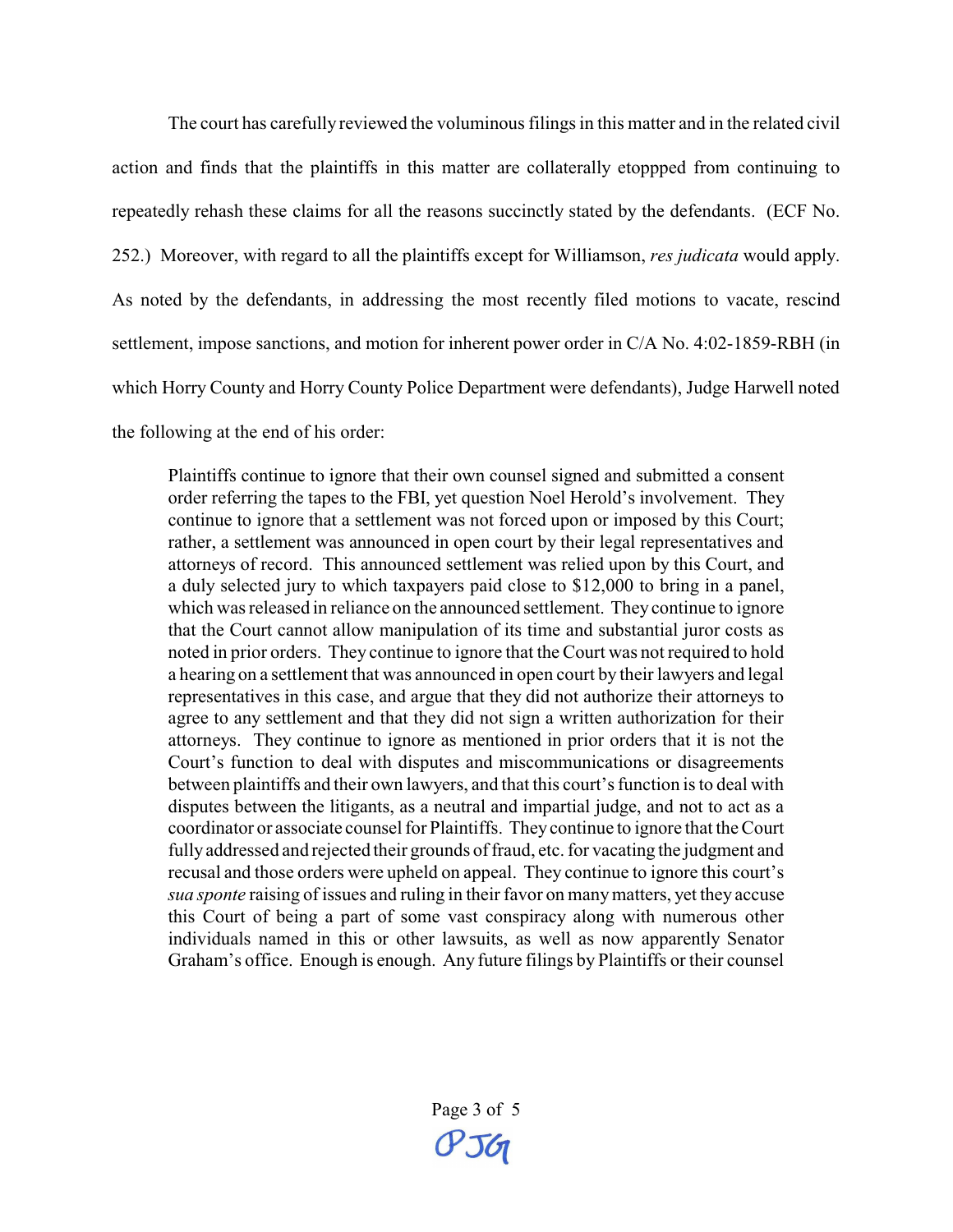may be subject to sanctions. Of course, the court of appeals has its own rules regarding whether to award sanctions.

(ECF No. 219-1 at 19 n.13.)

Thus, despite ample opportunities, the plaintiffs have failed to show why this action should not be dismissed. Based on the foregoing, the court recommends that this matter be dismissed with

prejudice.<sup>4</sup>

 $RQ$ lyossett

Paige J. Gossett UNITED STATES MAGISTRATE JUDGE

October 17, 2017 Columbia, South Carolina

*The parties' attention is directed to the important notice on the next page.* 

<sup>&</sup>lt;sup>4</sup> The plaintiffs never identified or served the defendants identified as "John Does." Accordingly, the court recommends that these unidentified defendants be dismissed from this action without prejudice. See Fed. R. Civ. P. 4(m).